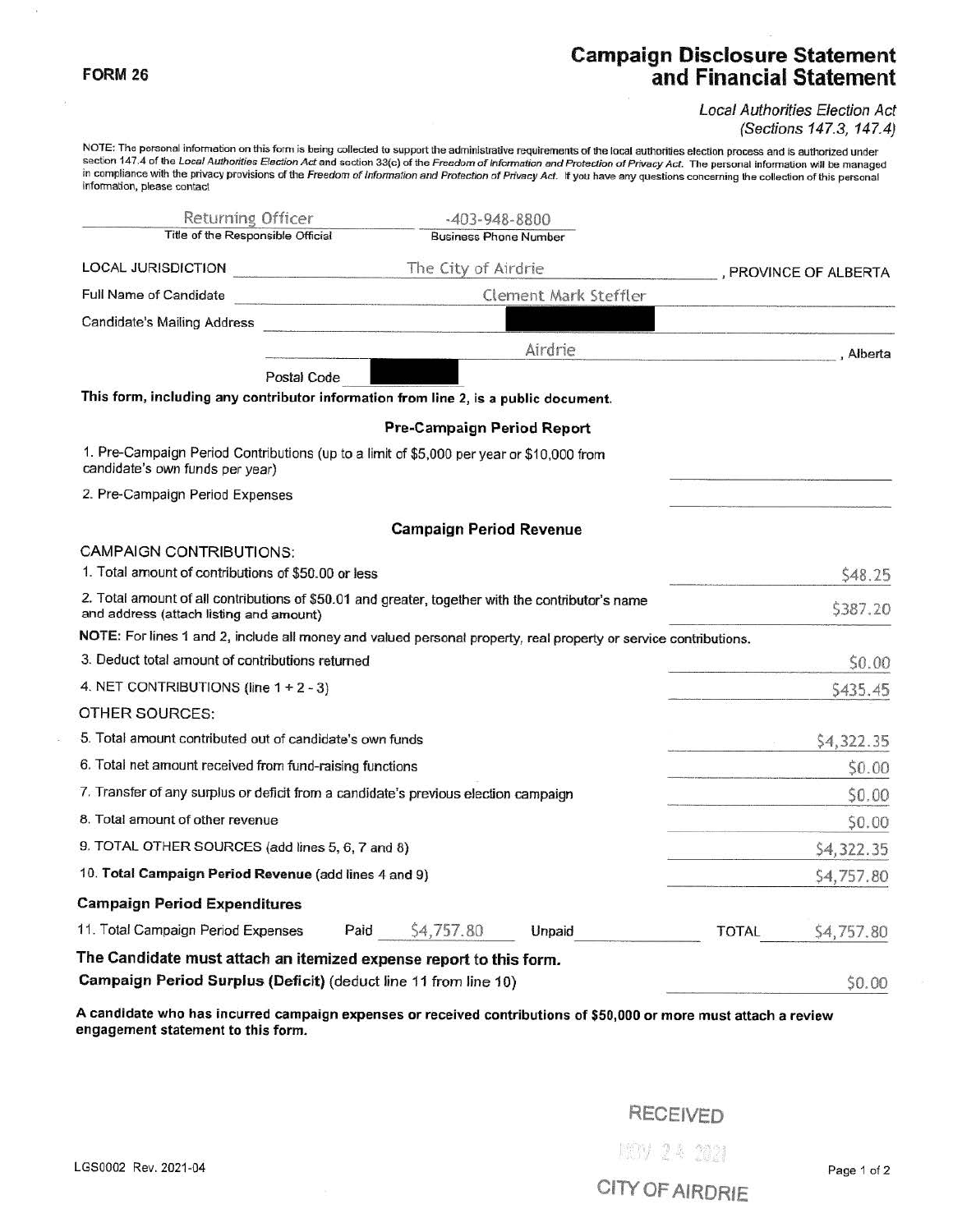## **ATTESTATION OF CANDIDATE**

This is to certify that to the best of my knowledge this document and all attachments accurately reflect the information required under section 147.4 of the Local Authorities Election Act.

 $202/2/729$ <br>Date yyyy-mm-dd

Signature

Forward the signed original of this document to the address of the local jurisdiction in which the candidate was nominated for election.

**IT IS AN OFFENCE TO FILE A FALSE STATEMENT**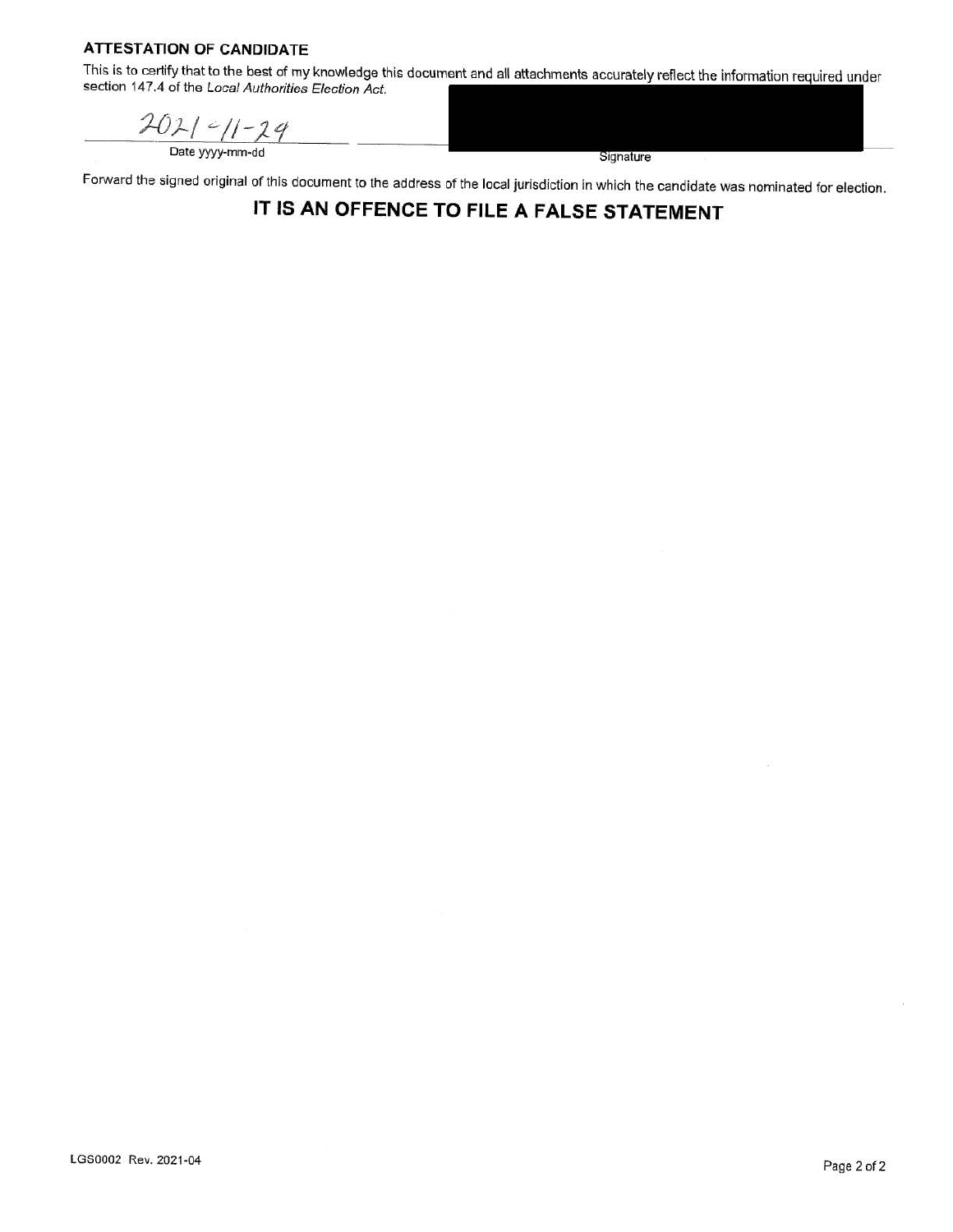## **Campaign Donations Mark Steffler**

 $\lambda$ 

| Date               | Payee                 | Amount    | <b>Stripe Fee</b> | Total                | <b>Address</b> |
|--------------------|-----------------------|-----------|-------------------|----------------------|----------------|
|                    | 30-Aug-21 David Frost | \$96.80\$ |                   | 3.20 \$100.00        |                |
| 02-Sep-21 Lee Roth |                       | \$96.80\$ |                   | $3.20 \quad $100.00$ |                |
|                    | 08-Sep-21 Kala Pandit | \$96.80\$ |                   | 3.20 \$100.00        |                |
|                    | 28-Sep-21 Jim Webb    | \$48.25\$ |                   | $1.75 \t5 50.00$     |                |
|                    | 12-Oct-21 Ian Rainnie | \$96.80\$ |                   | 3.20 \$100.00        |                |